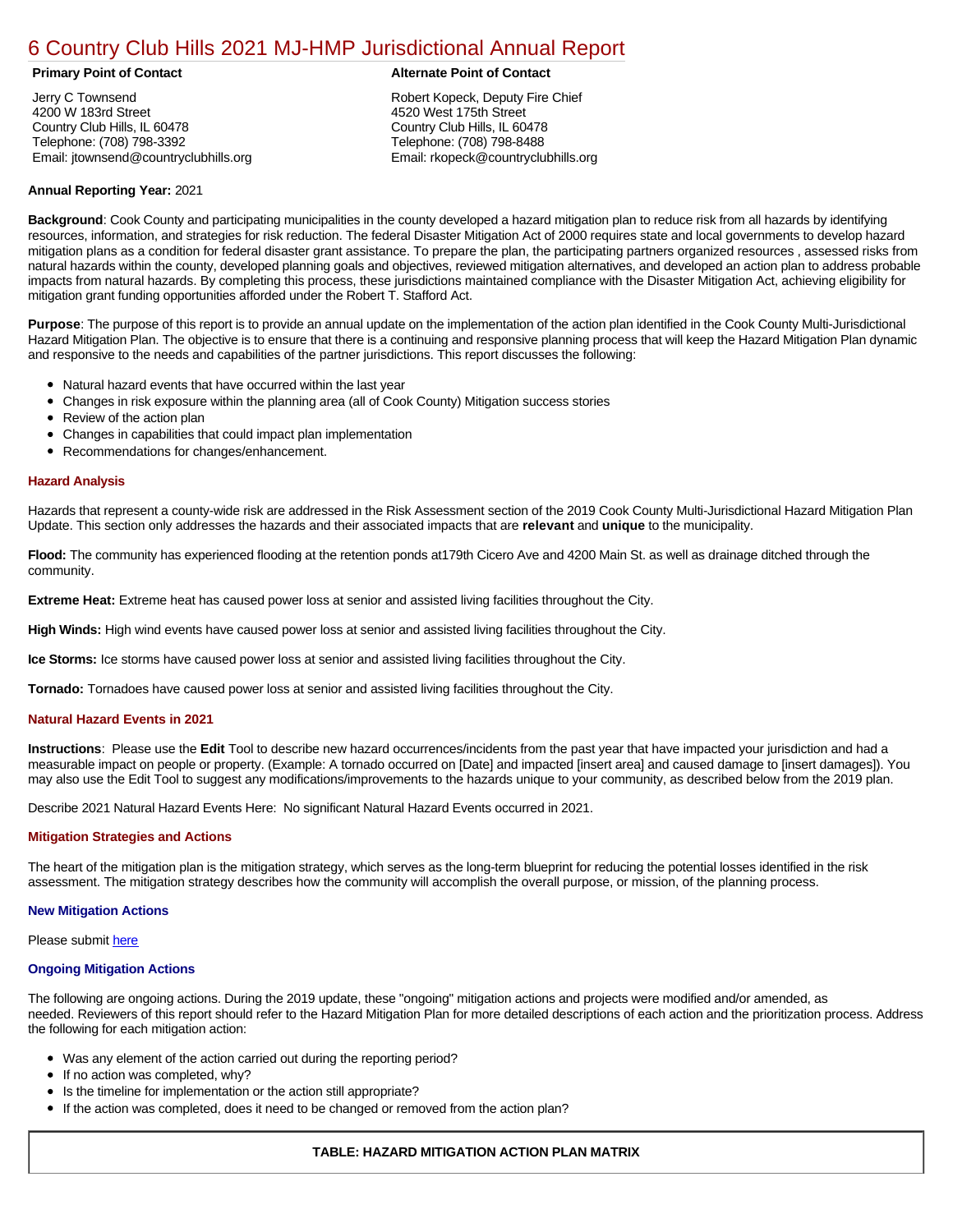| <b>Completion status legend:</b><br>$N = New$<br>$O =$ Action Ongoing toward Completion<br>$R =$ Want Removed from Annex<br>$C = Project Completed$<br>$X = No$ Action Taken                                                                                             |                          |                                                                              |                                                            |                                                                                                                 |                         |                          |                                                                                                                                                     |                                                            |  |  |
|--------------------------------------------------------------------------------------------------------------------------------------------------------------------------------------------------------------------------------------------------------------------------|--------------------------|------------------------------------------------------------------------------|------------------------------------------------------------|-----------------------------------------------------------------------------------------------------------------|-------------------------|--------------------------|-----------------------------------------------------------------------------------------------------------------------------------------------------|------------------------------------------------------------|--|--|
| 2021 Status                                                                                                                                                                                                                                                              | 2020 Status              | 2019 Status                                                                  | <b>Hazards</b><br><b>Mitigated</b>                         | <b>Objectives</b><br>Met                                                                                        | Lead<br><b>Agencies</b> | <b>Estimated</b><br>Cost | Sources of<br><b>Funding</b>                                                                                                                        | <b>Timeline/Projected</b><br><b>Completion Date</b><br>(a) |  |  |
| Action C7.1—Continue participation in Community Rating System.                                                                                                                                                                                                           |                          |                                                                              |                                                            |                                                                                                                 |                         |                          |                                                                                                                                                     |                                                            |  |  |
| <b>Status Description:</b>                                                                                                                                                                                                                                               |                          |                                                                              |                                                            |                                                                                                                 |                         |                          |                                                                                                                                                     |                                                            |  |  |
| $\mathbf{r}$                                                                                                                                                                                                                                                             | $\blacksquare$           | Completed                                                                    | Flood                                                      | 8, 10, 11                                                                                                       | City                    | Low                      | Local                                                                                                                                               | Ongoing                                                    |  |  |
|                                                                                                                                                                                                                                                                          |                          | Action C7.2-Enhance/Improve City code language and enforcement.              |                                                            |                                                                                                                 |                         |                          |                                                                                                                                                     |                                                            |  |  |
| <b>Status Description:</b>                                                                                                                                                                                                                                               |                          |                                                                              |                                                            |                                                                                                                 |                         |                          |                                                                                                                                                     |                                                            |  |  |
| Ongoing                                                                                                                                                                                                                                                                  |                          | Ongoing                                                                      | All                                                        | 2, 3, 4, 10                                                                                                     | City                    | Low                      | Local                                                                                                                                               | Ongoing                                                    |  |  |
| Action C7.3—Retrofit public buildings and critical facilities to improve vulnerability to natural hazards.                                                                                                                                                               |                          |                                                                              |                                                            |                                                                                                                 |                         |                          |                                                                                                                                                     |                                                            |  |  |
| <b>Status Description:</b>                                                                                                                                                                                                                                               |                          |                                                                              |                                                            |                                                                                                                 |                         |                          |                                                                                                                                                     |                                                            |  |  |
|                                                                                                                                                                                                                                                                          |                          | Completed                                                                    | All Hazards                                                | 1, 2, 5, 12                                                                                                     | City                    | High                     | Local funds,<br><b>FEMA Grant</b>                                                                                                                   | Ongoing                                                    |  |  |
|                                                                                                                                                                                                                                                                          |                          | <b>Action C7.4</b> —Retrofit water system to protect against power outages.  |                                                            |                                                                                                                 |                         |                          |                                                                                                                                                     |                                                            |  |  |
| <b>Status Description:</b>                                                                                                                                                                                                                                               |                          |                                                                              |                                                            |                                                                                                                 |                         |                          |                                                                                                                                                     |                                                            |  |  |
| Ongoing                                                                                                                                                                                                                                                                  |                          | Ongoing                                                                      | Severe<br>Weather,<br>Severe Winter<br>Weather,<br>Tornado | 1, 2, 12                                                                                                        | City                    | High                     | Grants and<br><b>IEPA Low</b><br>Interest Loans                                                                                                     | Ongoing                                                    |  |  |
|                                                                                                                                                                                                                                                                          |                          | Action C7.5—Retrofit sanitary sewer system to protect against sewer backups. |                                                            |                                                                                                                 |                         |                          |                                                                                                                                                     |                                                            |  |  |
| <b>Status Description:</b>                                                                                                                                                                                                                                               |                          |                                                                              |                                                            |                                                                                                                 |                         |                          |                                                                                                                                                     |                                                            |  |  |
| Ongoing                                                                                                                                                                                                                                                                  |                          | Ongoing                                                                      | Severe<br>Weather,<br>Floods,<br>Tornado                   | 1, 2, 12                                                                                                        | City                    | High                     | Grants and<br><b>IEPA Low</b><br><b>Interest Loans</b>                                                                                              | Ongoing                                                    |  |  |
| Action C7.6—Form partnership between local, state, county, tollway, and regional entities to help expand resources and improve floodplain management<br>coordination by developing a stormwater committee that meets regularly to discuss issues and recommend projects. |                          |                                                                              |                                                            |                                                                                                                 |                         |                          |                                                                                                                                                     |                                                            |  |  |
| <b>Status Description:</b>                                                                                                                                                                                                                                               |                          |                                                                              |                                                            |                                                                                                                 |                         |                          |                                                                                                                                                     |                                                            |  |  |
|                                                                                                                                                                                                                                                                          |                          | Completed                                                                    | Flood, Severe<br>Weather                                   | 1, 3, 8                                                                                                         | City                    | Low                      | Grants                                                                                                                                              | Ongoing                                                    |  |  |
| hazards.                                                                                                                                                                                                                                                                 |                          |                                                                              |                                                            |                                                                                                                 |                         |                          | Action C7.7-Incorporate a GIS system/management plan for tracking permitting, land use patterns, tracking hazard data, and mapping risk for various |                                                            |  |  |
| <b>Status Description:</b>                                                                                                                                                                                                                                               |                          |                                                                              |                                                            |                                                                                                                 |                         |                          |                                                                                                                                                     |                                                            |  |  |
| Ongoing                                                                                                                                                                                                                                                                  |                          | Ongoing                                                                      | All                                                        | 3, 4, 10                                                                                                        | City                    | Low                      | Grants                                                                                                                                              |                                                            |  |  |
|                                                                                                                                                                                                                                                                          |                          | Action C7.8-Increase Hazard Awareness Education and Risk Awareness.          |                                                            |                                                                                                                 |                         |                          |                                                                                                                                                     |                                                            |  |  |
| <b>Status Description:</b>                                                                                                                                                                                                                                               |                          |                                                                              |                                                            |                                                                                                                 |                         |                          |                                                                                                                                                     |                                                            |  |  |
| Ongoing                                                                                                                                                                                                                                                                  |                          | Ongoing                                                                      | All                                                        | 5, 6, 8                                                                                                         | City                    | Low                      | Grants                                                                                                                                              | Ongoing                                                    |  |  |
|                                                                                                                                                                                                                                                                          |                          |                                                                              |                                                            | Action C7.9-National Incident Management System (NIMS) training for Police, Fire, and Public Works Departments. |                         |                          |                                                                                                                                                     |                                                            |  |  |
| <b>Status Description:</b>                                                                                                                                                                                                                                               |                          |                                                                              |                                                            |                                                                                                                 |                         |                          |                                                                                                                                                     |                                                            |  |  |
|                                                                                                                                                                                                                                                                          | $\overline{\phantom{a}}$ | Completed                                                                    | All                                                        | 1, 2, 5, 8                                                                                                      | City                    | High                     | Grants and local                                                                                                                                    | Ongoing                                                    |  |  |
| Action C7.10-Where appropriate, support retrofitting, purchase, or relocation of structures in hazard-prone areas to prevent future structure damage. Give<br>priority to properties with exposure to repetitive losses.                                                 |                          |                                                                              |                                                            |                                                                                                                 |                         |                          |                                                                                                                                                     |                                                            |  |  |
| <b>Status Description:</b>                                                                                                                                                                                                                                               |                          |                                                                              |                                                            |                                                                                                                 |                         |                          |                                                                                                                                                     |                                                            |  |  |
| Ongoing                                                                                                                                                                                                                                                                  |                          | Ongoing                                                                      | All                                                        | 7, 13                                                                                                           | City                    | High                     | <b>FEMA Hazard</b><br>Mitigation<br>Grants                                                                                                          | Long-term<br>(depending on<br>funding)                     |  |  |
| Action C7.11-Continue to support the countywide actions identified in this plan.                                                                                                                                                                                         |                          |                                                                              |                                                            |                                                                                                                 |                         |                          |                                                                                                                                                     |                                                            |  |  |
| <b>Status Description:</b>                                                                                                                                                                                                                                               |                          |                                                                              |                                                            |                                                                                                                 |                         |                          |                                                                                                                                                     |                                                            |  |  |
| Ongoing                                                                                                                                                                                                                                                                  |                          | Ongoing                                                                      | All                                                        | All                                                                                                             | City                    | Low                      | <b>General Fund</b>                                                                                                                                 | Short- and long-term                                       |  |  |
|                                                                                                                                                                                                                                                                          |                          |                                                                              |                                                            | Action C7.12-Actively participate in the plan maintenance strategy identified in this plan.                     |                         |                          |                                                                                                                                                     |                                                            |  |  |
| <b>Status Description:</b>                                                                                                                                                                                                                                               |                          |                                                                              |                                                            |                                                                                                                 |                         |                          |                                                                                                                                                     |                                                            |  |  |